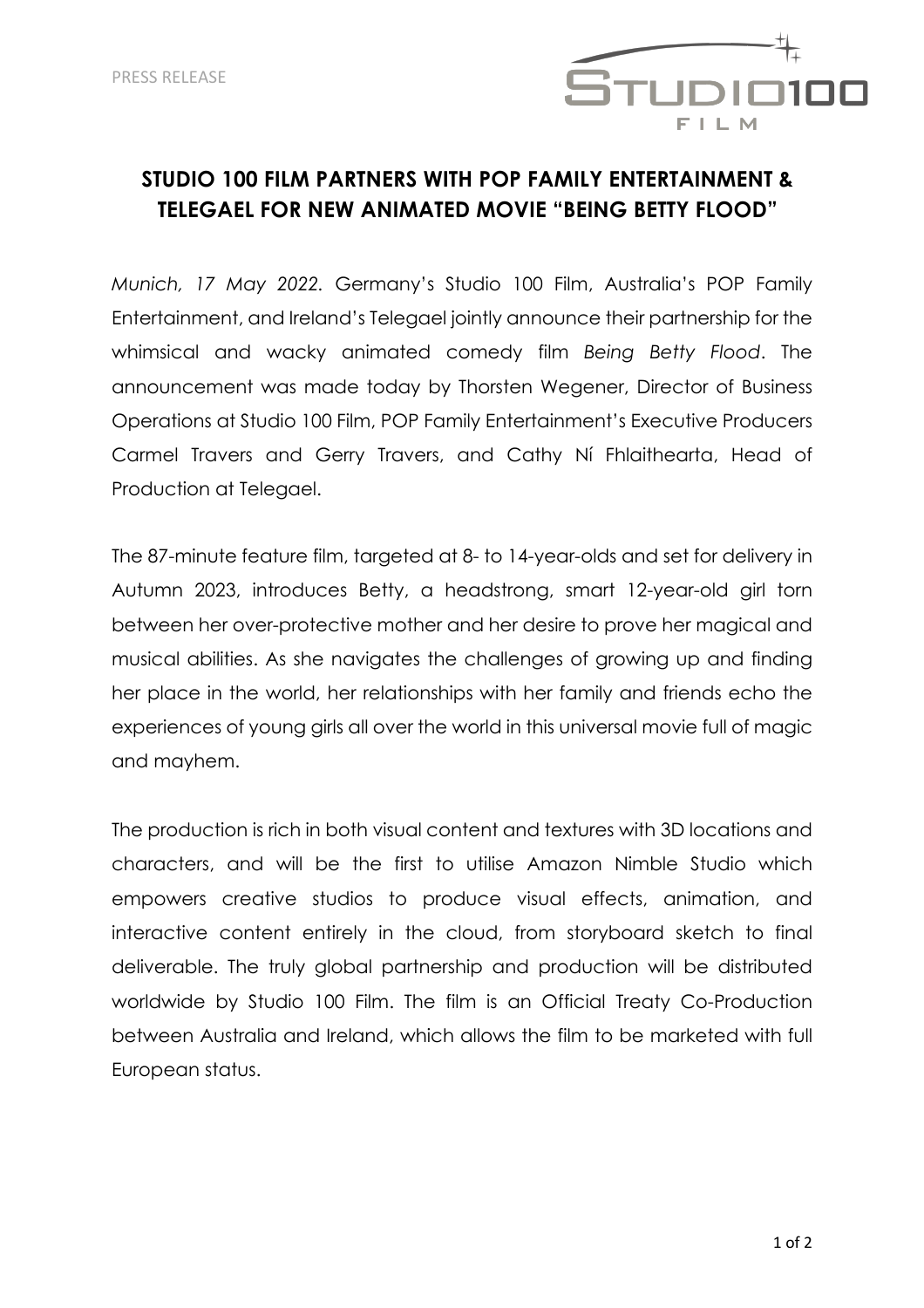

Adapted and written by **Harry Cripps** and **Cleon Prineas,** *Being Betty Flood* is based on the 13-book series *The Floods* written and illustrated by awardwinning Australian author Colin Thompson, which has been a stellar performer in the Australian and New Zealand kids' book market for the last twelve years, with over one million copies sold across the series.

POP Family Entertainment CEO, **Carmel Travers** said "POP Family is thrilled to bring to the screen the fantastical world of 12-year-old Betty Flood and her very 'different' family of witches, wizards and ghouls! In a thrilling adaptation of Colin Thompson's books, and working with great international partners, Studio 100 Film Germany and Telegael Ireland, *Being Betty Flood*, is truly a universal story of a young girl's passage from child to teenager, determined to pursue her love of magic and music, despite her hilariously challenging family circumstances.

"Ultimately this is a funny, warm-hearted film about a young girl finding out who she really is," she continued.

"Telegael is excited to work with our colleagues POP and Studio 100 on such a wonderful and important story that not only follows Betty on her quest to uncover the family's secret past but understands a teenager's journey of selfdiscovery," said Telegael Producer, **Cathy Ní Fhlaithearta**.

Studio 100 Film's Director Business Operations **Thorsten Wegener** adds: "It's a privilege to be working with POP Family and Telegael to bring this wild animated comedy film to the big screen. Apart from producing a movie with a strong female character, Betty represents so many teenagers and young adults who are still trying to figure out where they belong. We are sure that not only girls but whole families will identify with the characters and love this film."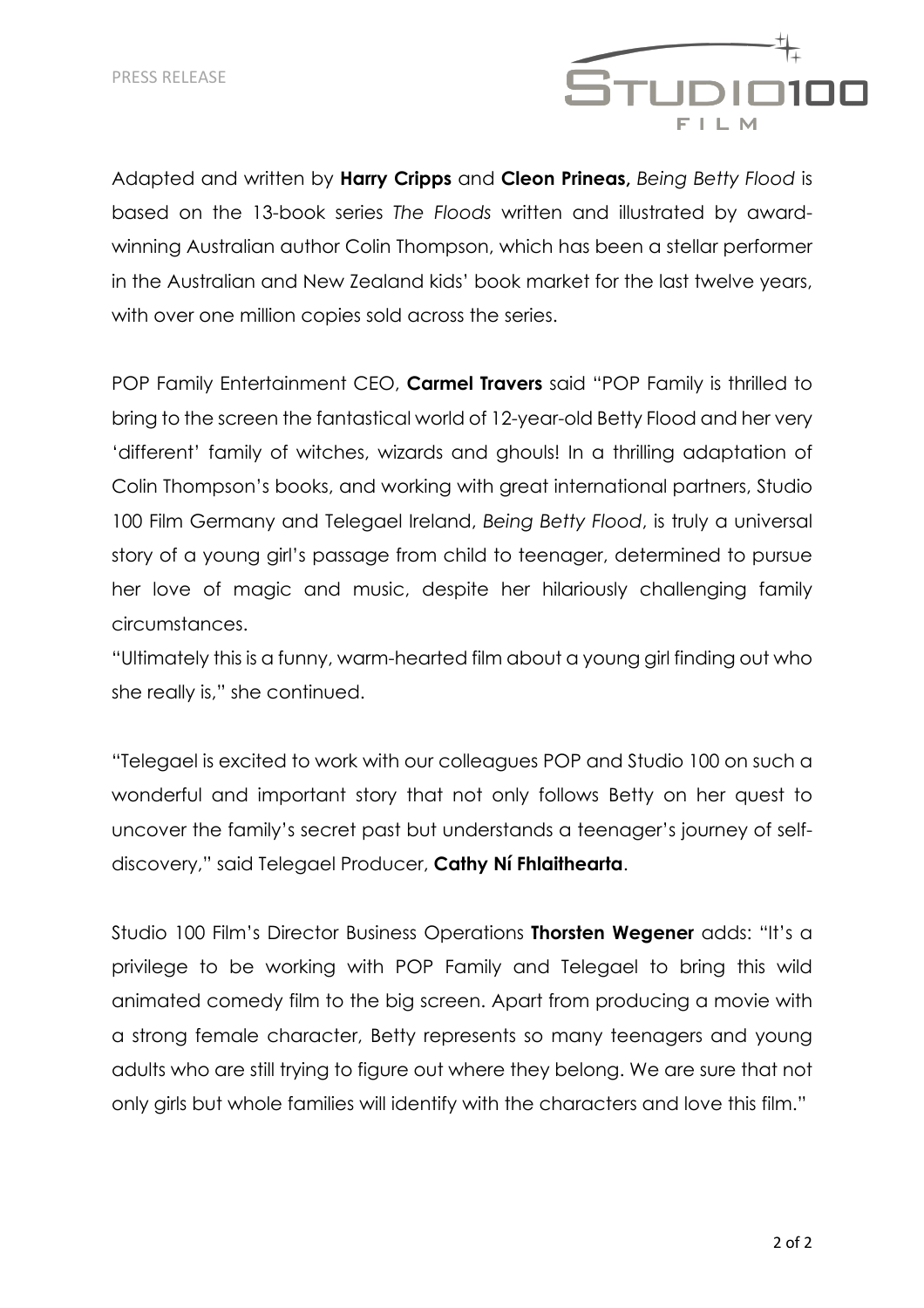

## **Being Betty Flood**

From a fantastic world where magic rules the land, a wild free-spirited, music-loving girl named Betty is about to celebrate her thirteenth birthday.

But Betty and The Flood family are fugitives - on the run from a malicious King who has been hunting them from before Betty was even born. Betty's world is turned upside down when the King discovers her whereabouts and deliberately misrepresents her family's secret past.

Betty's actions put her family at great risk. To save them all, she and her friend Nat will embark on a journey to confront the King, to learn the truth about her family and along the way discover her one special gift will set them free.

# **~ ENDS ~**

#### **About Studio 100 Film**

Studio 100 Film is an international, independent sales agency for upmarket children's and family movies. The Munich-based company is a subsidiary of Studio 100 Media and distributes Studio 100 Media's animation feature films such as "Maya the Bee – First Flight". In addition, it acts as a sales agency for selected third party films. Studio 100 Film's focus is to represent a well-chosen portfolio of films internationally with due attentiveness. www.studio100film.com

## **About POP Family Entertainment**

POP Family Entertainment is a multi-genre development, financing and production house founded and run by Carmel Travers. Based in Sydney, POP Family Entertainment focuses on children's and family series and features, while its newly launched scripted division, POP Fiction Entertainment, focuses on general scripted entertainment. POP has a diverse slate of projects in various stages of development and production including the feature film based on journalist Peter Greste's harrowing memoir **The First Casualty**, with Peter Duncan penning the script, and an eight hour drama series inspired by the acclaimed **Madison Knight** female detective novels starring Helene Joy (*Durham County, Murdoch Mysteries*) written by Justin Monjo (*Storm Boy, Jungle, Farscape*) and Lynn Coady (*Orphan Black, Diggstown*) and to be directed by Daniel Nettheim. POP's recent productions include a second season of the animated series **Alien TV,** in co-production with Entertainment One, for Netflix worldwide and Nine Media Australia.

## **About Telegael**

Established in 1988, Multi-Emmy Award-winning Telegael is one of Ireland's leading film and animation studios producing live action and animated content for the international television market and for worldwide cinema release. With studios in An Spidéal, and Baile na hAbhann, Galway, Telegael has coproduced animated and live action series and feature films with partners in the US, France, UK, Germany, Italy, Netherlands, Belgium, Spain, India, China, South Korea, Canada, Australia, Mexico and the Philippines. Telegael has won 5 IFTA Awards and was voted European Animation Investor of the Year by the delegates at the 2019 Cartoon Forum in Toulouse. Telegael has co-produced in excess of 1,200 hours of television programming, its projects have been distributed to over 160 countries and translated into more